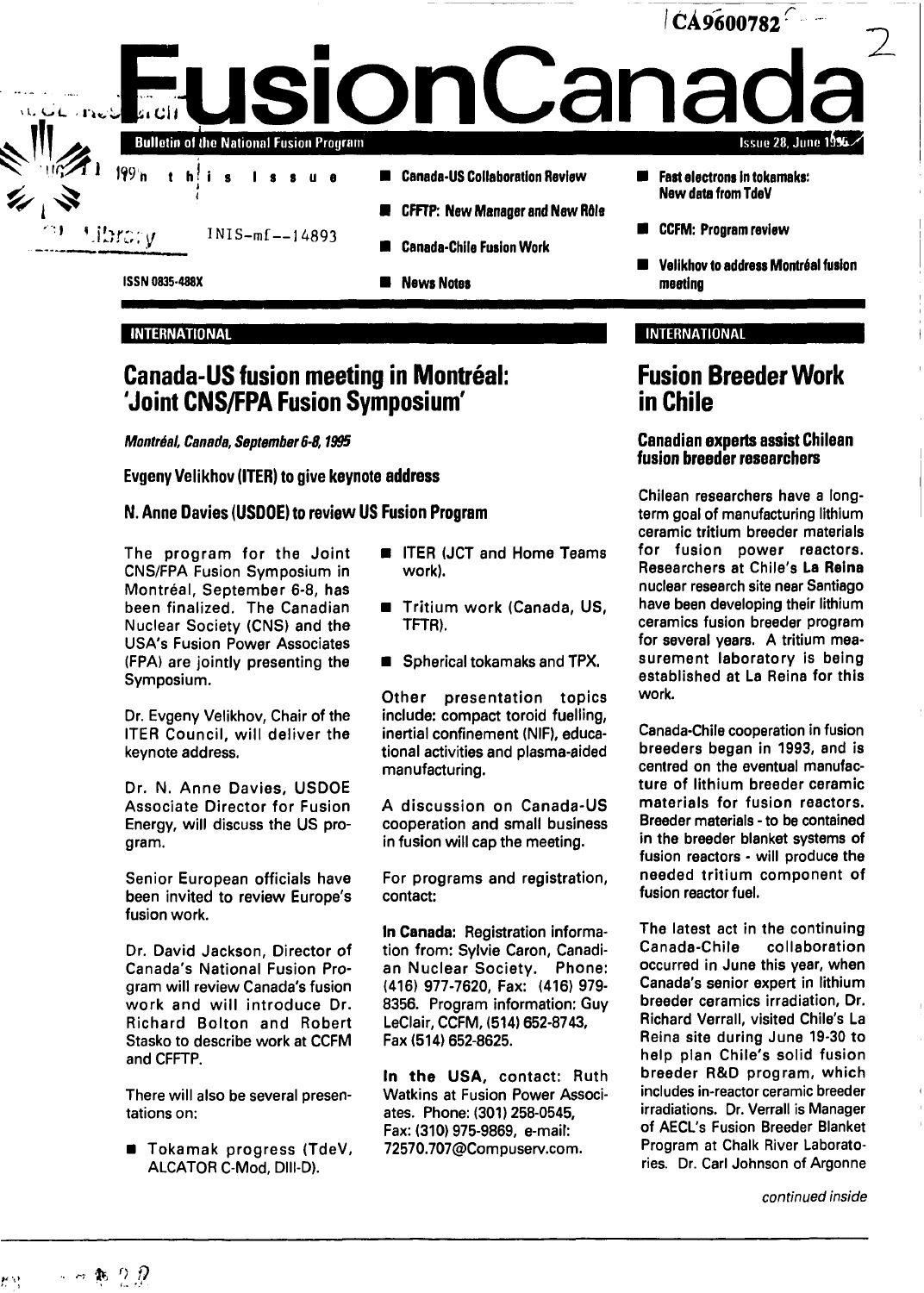ミッシュ

### CFFTP - Canadian Fusion Fuels Technology Project

# **New Manager for CFFTP**

## **New CFFTP structure: R&D program focus only**

Robert Stasko, of Ontario Hydro, became the new Manager of the Canadian Fusion Fuels Technology Project (CFFTP) on May 15 this year, taking over from Don Dautovich.

Don Dautovich was Manager of CFFTP from 1986 until he handed the position over to Mr. Stasko. Don has gone on to a position of wider responsibility with Ontario Hydro Technologies (OHT), a business unit of Ontario Hydro responsible for developing and commercializing new energy technologies. OHT is responsible for managing CFFTP on behalf of Canada's National Fusion Program. In his new position, Dr. Dautovich is managing several programs in emerging energy technologies. He remains connected with CFFTP, however, because CFFTP is one of the programs under his overall supervision at OHT. We wish Don Dautovich success in his new position.

Robert (Bob) Stasko returns to CFFTP as its Manager, after being away for a number of years. During much of the interval he was managing programs in the development and commercialization of modern energy efficiency technologies for Ontario Hydro, at increasing levels of responsibility. He also spent two years seconded to Ontario's Ministry of Energy as a Senior Policy Advisor. Before that, Mr. Stasko was a CFFTP R&D program supervisor for seven years; he was responsible for ITER-related fusion R&D for part of that time.

At the same time that Mr. Stasko took over as Manager of CFFTP, there was a change in the focus of CFFTP activities, initiated before Mr. Stasko's appointment. Since May, CFFTP no longer acts as a sales agent for fusion fuels technologies and tritium technologies developed in Canada. The CFFTP project will concentrate on initiating and supporting R&D programs in fusion- and tritium-related technology, and remote handling. Work relevant to the ITER reactor will continue to be a central part of CFFTP R&D programs, and CFFTP remains committed to all aspects of the ITER program, including international R&D collaboration.

Sales of fusion- and tritium-related technologies developed in CFFTP programs are now performed by a commercial unit of OHT called Isotope Technologies.

#### CFFTP Key Staff

Two key technical staff members now supervise CFFTP's fusion and tritium R&D programs:

- Paul Gierszewski supervises R&D programs in fusion fuel systems and remote handling.
- **Ron Matsugu supervises R&D** programs in tritium systems and tritium handling.

## For more information on CFFTP

R&D programs contact: Bob Stasko, Manager-CFFTP: (905) 855-4700, Fax (905) 823-8020. Paul Gierszewski: (905)855-4717, Fax (905) 823-8020. Ron Matsugu: (905) 855-4727, Fax (905) 823-9644.

### Commercial activities • Fusion Technologies.

In future, please contact Bob Stasko one of the following persons for sales and commercial information about CFFTP technologies:

Fusion and related technologies: Dr. Hank Brunnader, OHT: (905) 855-4720, Fax (905) 823-9644.

#### Marketing and Business Development:

John Blevins, OHT: (905) 855-4721, Fax (905) 823-8020.

### CANADA-USA

# **Canada-USA: Exchange of Views on Fusion Collaboration**

Senior officials of the Canadian and US fusion programs met May 10 in Washington D.C. to share information about their fusion programs and Canada-US fusion collaboration.

Representing the two fusion programs on May 10 were:

### USA

(All participants from the Office of Fusion Energy, US Department of Energy) N. Anne Davies - Associate Director for Fusion Energy Ira Adler - Deputy Associate Director for Fusion Energy Mike Roberts - Director of International Programs Ronald McKnight- Acting Director, Advanced Physics and Technology Steve Eckstrand - Group Leader, Burning Plasma Physics Gene Nardella - Manager, Fuel Cycle and Safety Program Carol Sege - Manager, International Operations Arthur Katz - Manager, International Research

### Canada

David Jackson - Director, National Fusion Program Gil Phillips - Manager, International Program, National Fusion Program Richard Bolton - Director General, Centre canadien de fusion magnétique (CCFM) Don Dautovich, Manager, Canadian Fusion Fuels Technology Project (CFFTP)

Both sides agreed on the desirability of continuing US-Canada fusion collaboration, and agreed that there had been an excellent working relationship in the past with valuable benefits for both. The continuing productivity of many joint Canada-US activities in fusion theory, modelling and experimental work was mutually agreed. Each side recog-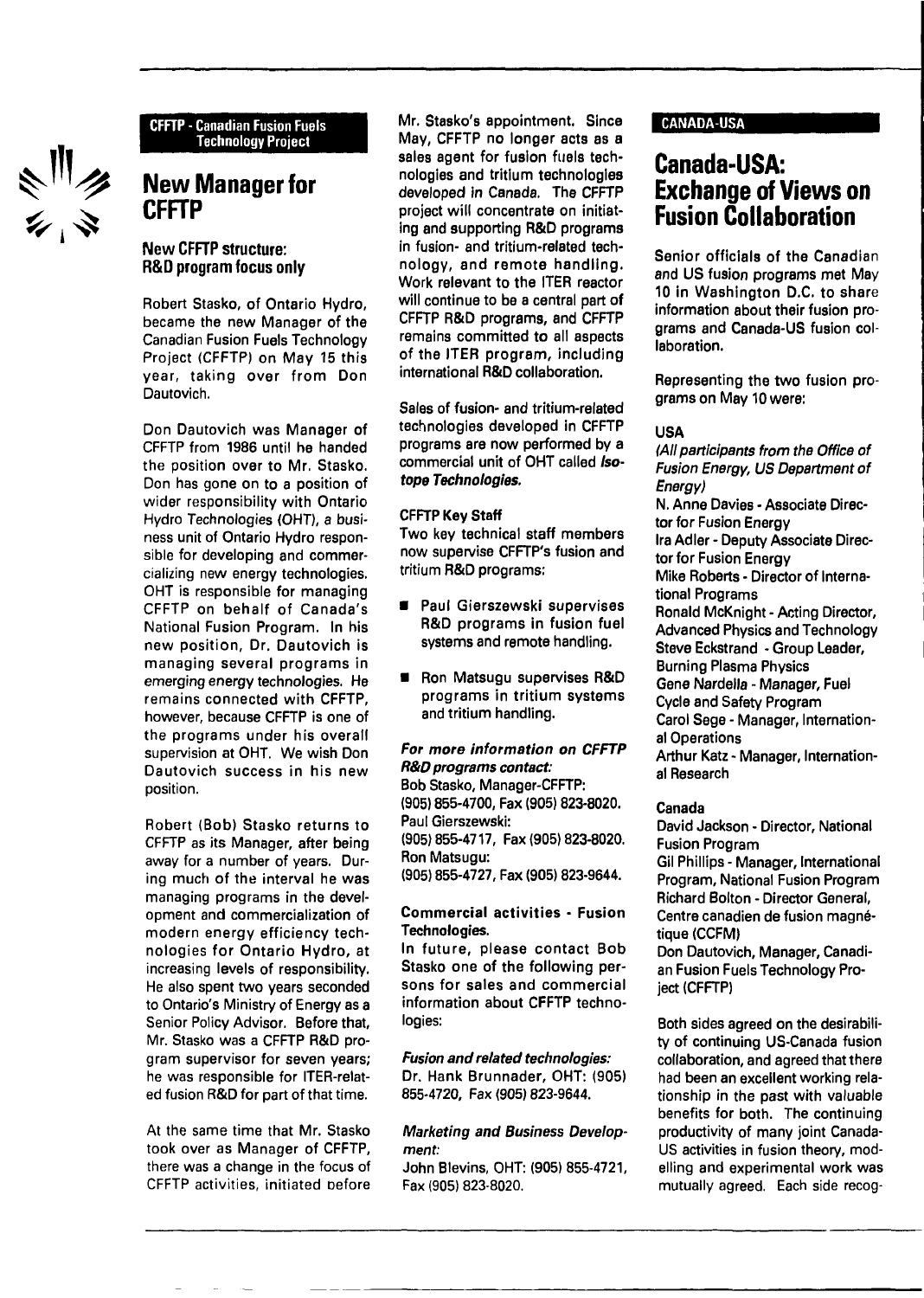#### **INTERNATIONAL**

# **Fusion Breeder Work In Chile** *continued*

National Laboratory (ANL) also visited La Reina during June 19-30 to collaborate with Dr. Verrall and La Reina staff in planning the breeder program.

AECL Chalk River last year supplied La Reina with a tritium assay system for post-irradiation breeder research, and has trained La Reina staff in tritium handling and measurement methods.

Chile is the world's largest producer of lithium, the favoured fertile element for breeding tritium fuel for fusion power reactors. The COMISION CHILENA DE ENERGIA NUCLEAR **[C.CH.E.N.,** or Chile Atomic Energy Commission]) has a long-range goal of helping to exploit Chile's lithium assets by establishing Chilean production of lithium breeder materials. Lithium titanate ( $Li<sub>2</sub>TiO<sub>3</sub>$ ) is the material currently receiving most attention at La Reina, although other lithium ceramics including lithium zirconate are being explored.

The first in-reactor irradiations at La Reina will start in Au<sub>zi</sub>ust 1995, and will be Lithium Titanate ceramics in simple closed capsules. The main short-term goal is to make lithium ceramic breeder samples at La Reina, and irradiate them in La Reina's 5 MW research reactor. Inreactor tests help to assess characteristics of tritium release from the ceramics, as well as testing their chemical and therm-mechanical properties.

The closed capsule tests will be followed, in 1996, by so-called 'open capsule' ceramic irradiation tests. These may use a version of the French CHOUCA in-reactor capsule. In 'open capsule' tests, a purge gas (generally hydrogen with some helium) is passed through the capsule during the irradiation to carry away the released tritium. On-line analysis of the purge gas can determine tritium release rates as they vary with neutron flux, temperature and purge gas composition. The ratio of oxide vs. elemental forms of released tritium can also be measured. In La Reina's open-capsule tests, different ceramics and sample batches will be irradiated with various purge gas compositions during an irradiation run. Measurements of post-irradiation tritium inventory for the ceramic samples will also provide critical data for future solid breeder design.

During the June visit, Dr. Verrall and Dr. Johnson helped to specify the design particulars and cost factors of the of the La Reina CHOU-CA-like capsule, so that it can be ordered and manufactured. Dr. Johnson is Associate Director - Chemical Technology at **ANL.** Together, Verrall and Johnson helped La Reina researchers with their plans for Chile's breeder program.

Verrall and Johnson also discussed choice of ceramics and ceramic fabrication processes for future Chilean work. These working visits to Chile - Dr. Verrall's second visit, and Dr. Johnson's third, were funded by the International Atomic Energy Agency (IAEA), which is helping to fund the Chilean breeder work.

La Reina may also irradiate and test ceramic breeder samples from Argonne, because ANL itself has no suitable research reactor for such irradiations.

#### **Earlier Collaborations**

In May 1993, Dr. G. Piderit, Executive Director of C.CH.E.N. visited AECL Chalk River to explore Canada's breeder ceramics work and attend the CFFTP Tritium Safe Handling Course provided by Chalk River. He was accompanied by Dr. Eduardo Saravia, who currently

**leads the La Reina breeder program. This visit marked the beginning of joint Canada-Chile breeder materials work.**

**In autumn 1994, AECL Chalk River shipped to La Reina a CREATE system for post-irradiation measurements of tritium retained in lithium ceramics in closed capsule irradiation tests. A tritium standard was sent also, to help calibrate the system. The CREATE system technology, employed in the CREATE system acquired by C.CH.E.N., was developed at AECL Chalk River.**

**Dr. Luis Pena, responsible for La Reina's CREATE system, visited the Tritium Group at Chalk River in March this year for training in tritium safe handling and specific tritium measurements including tritium assay. Dr. Juan Klein, responsible for La Reina's research reactor received training in CRE-ATE system operation in autumn last year at Chalk River.**

**Canada's fusion workers look forward to continuing cooperation with Chilean workers as the La Reina program develops.**

### **Further information:**

#### **Chile:**

**Dr. Eduardo Saravia, C.CH.E.N., AMUNATEGUI 95, Casilla 188-D, Santiago, Chile. Telephone: (56)-2- 699-0664, Fax: (56)-2-699-0735. e-mail:**

**e\_saravia@reina.lrena.cchen.cl**

### **Canada - AECL Chalk River**

Ceramic Breeder Materials: Dr. Richard Verrall, Fusion Breeder Blanket Program, AECL Chalk River, (613) 584-3311, ext. 4202, Fax (613) 584-3250, e-mail: verrallr@crl.aecl.ca.

Tritium measurement and Safety (including post-irradiation tritium analysis): Joan Miller, Tritium Group, (613) 584-3311 ext. 3277, Fax (613) 584-4445. e-mail: millerj@crl.aecl.ca.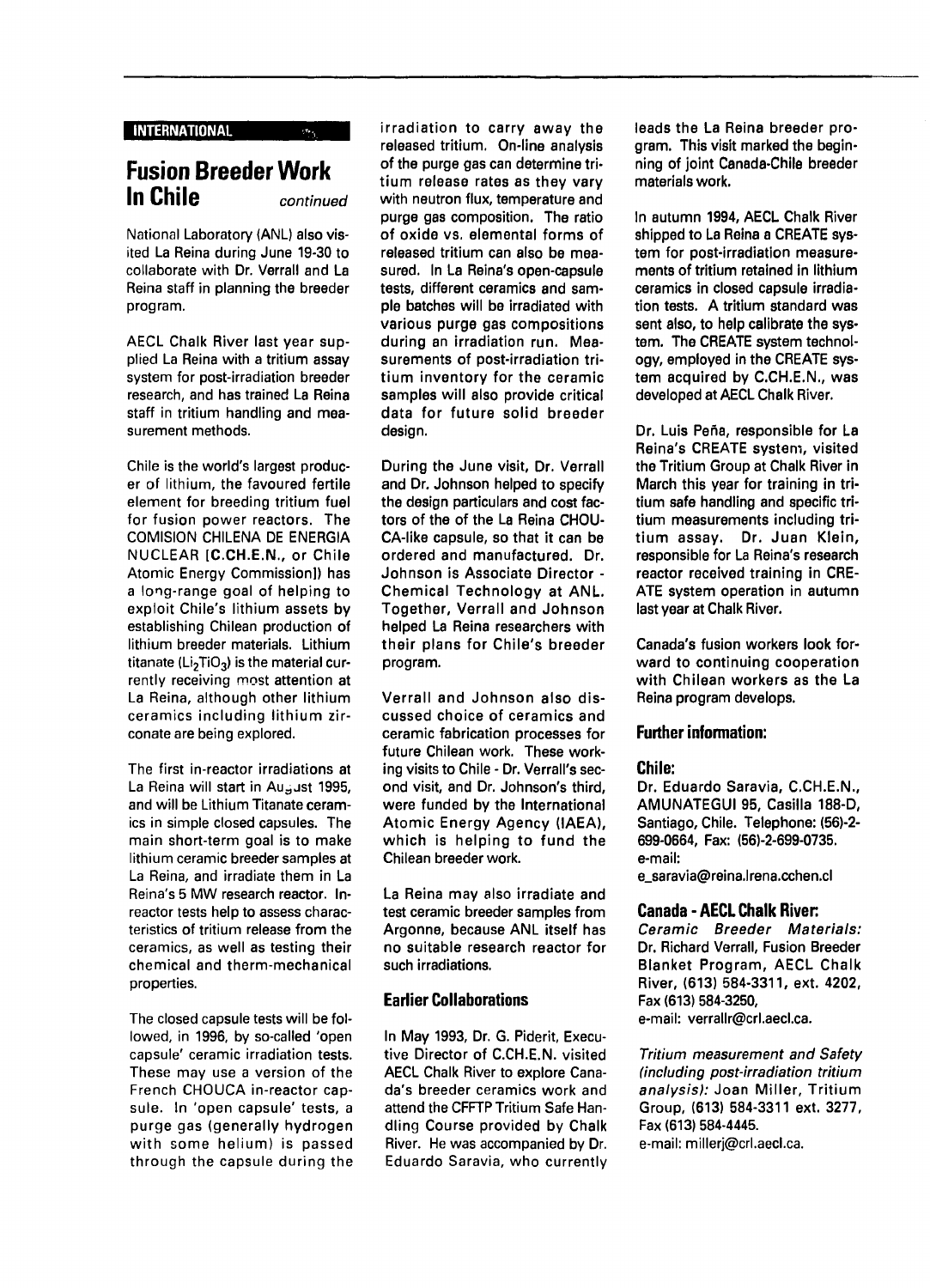# **CCFM/TdeV - Review of Progress and Plans**

**Advisory Committee endorses continuing emphasis on tlivertors and plasma boundary physics in medium density plasmas (5x101J m<sup>3</sup> ), with lower hybrid RF current drive and heating and biasing.**

In April, CCFM's Advisory Committee of fusion experts reviewed the project's progress and plans at the CCFM site in Varennes, Québec, where the TdeV tokamak is located.

This article presents notes on the research goals and directions of CCFM with the TdeV tokamak, and some of the recommendations made by the Advisory Committee.

CCFM Area of Expertise: "The understanding of boundary plasma conditions in a tokamak with a divertor geometry." This, being CCFM's choice of research area, was endorsed wholeheartedly by the Advisory Committee, especially since this field of research has become one of the critical areas for magnetic fusion in general.

The Committee noted that CCFM has come to be regarded as an expert centre in plasma biasing via divertor plates, as for example indicated by the fact that CCFM's plasma biasing results have influenced work at the USA's Dlll-D tokamak. Also noted by the Committee was the interest shown from several directions - including CËN de Cadarache in France - in the Lower Hybrid current drive and plasma heating research at CCFM.

### **Recommendations on Planning for CCFM and TdeV**

Plasma parameters: Basic operating regime. CCFM should push forward, the Committee agreed, with its plans to establish, as the basic TdeV operating regime, plasma pulses of 5 seconds (or more) duration with an average density of 5x10" m<sup>.,</sup> with non-inductive current drive and distributed heat load on the divertor plates. In the past, longer pulses have been at lower densities. The  $5x10^{19}$  m<sup>3</sup> density range was chosen because divertors work better at higher plasma densities, and because this is a reasonable plasma density range for next-step fusion machines with a high fraction of plasma current driven by noninductive means.

The new regime will most likely be attained after TdeV has been upgraded during the 10 month refitting program now scheduled to begin this coming autumn.

ECRH: The new density range will required non-inductive current drive and heating that couples efficiently into the plasma at 5x10" or greater. The Committee therefore recommended that CCFM continue with its plans to install 1 MW of electron cyclotron radiofrequency heating (ECRH) operating at about 110 GHz. The Committee recommended retaining the TdeV lower hybrid current drive and heating system, which should still provide useful heating and plasma current drive at the increased density.

Lower Hybrid Current Drive. The Committee recommends continuing research into current drive with the LH system, since there is much still to be learned in that field, and TdeV has excellent diagnostics for the fast current-carrying electrons generated by LH injection.

Divertor Design: The upgraded divertors planned for TdeV should include, as planned by CCFM, high-Z divertor plates. The ongoing program of exploring plasma detachment in divertors should be an influence on divertor design.

Science Program: Divertor and Scrape-Off Layer: Recognizing the admirable progress made at CCFM in understanding and modelling

the plasma boundary, the Committee recommended emphasis on enhanced diagnostics and MHD modelling to more precisely locate the plasma separatrix. This would be valuable, in view of the envisaged flexible divertor operating scenarios, where small changes in separatrix position will be important. The Committee noted that TdeV already has one of the most complete sets of plasma edge and divertor diagnostics.

Compact Toroid Fuelling: Continuation of the Compact Toroid (CT) fueller program was recommended. Although recognized as a "..long shot..", the Committee said that CT fuelling has, "..potential for significantly affecting future fusion research programs ". CCFM and CFFTP are building an upgraded CT fueller which will match with and penetrate the higher TdeV toroidal field (currently 2 tesla).

More information from Réal Décoste or Brian Gregory at CCFM (See Contact Data).

#### CCFM Advisory Committee Members Present, April 5-7,1995:

Dr. Larkin Kerwin, (Chair), Consultant. Dr. Charles Daughney (Secretary), National Fusion Program. Dr. Paul Gierszewski, CFFTP. Dr. Ian Hutchinson, Plasma Fusion Centre, MIT, USA. Dr. Jan Hugill, AEA Culham Laboratory, UK. Dr. Didier Moreau, CEN de Cadarache, France. Dr. Franz Sôldner, JET Joint Undertaking, EC. Dr. Ronald Stambaugh, General Atomics, USA. Dr. Jôrg Winter, Forschungszentrum Jülich, Germany.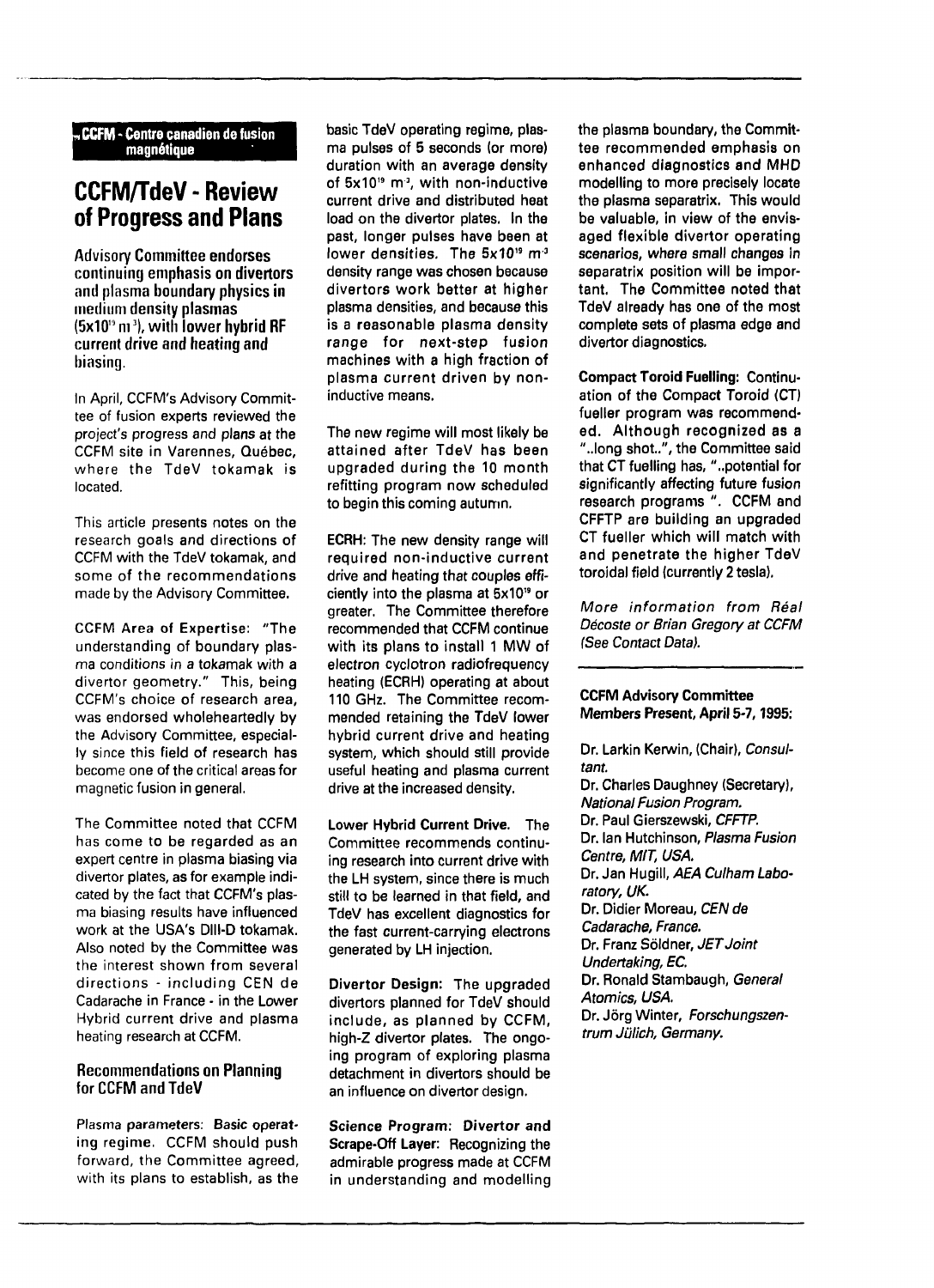nized the value of the working relationships between laboratories and universities of both countries, and between individual scientists.

Current and past US-Canada collaborations were reviewed. Particular note was made of a number of them, including the following:

**• The success of the TFTR toka**mak, and CFFTP's role in supplying a tritium purification plant for TFTR for on-site processing of TFTR exhaust during **deuterium tritium fuelling experiments.**

- **The compact toroid tokamak**  $\blacksquare$ **fuelling work at CCFM, made possible by collaboration between UC Davis and LLNL, CFFTP and CCFM.**
- **Collaboration in breeder materials work, especially the BEAT-RIX program.**
- **The US noted the value of the Canadian Tritium Release experiment.**
- **Testing of Canadian aluminum nitride coatings at ANL**
- **A Canadian alpha particle probe used on TFTR.**
- **A thallium neutral beam plasma edge probe from Inter-Science, NY, now mounted on the TdeV tokamak.**
- **The electron cyclotron transmission diagnostic from University of Maryland, now mounted on the TdeV.**

**Another US-Canada fusion review meeting is expected in Montréal in 1996, during the IAEA fusion and plasma physics meeting.**

## **CANADA-USA Collaboration**

# **Measurement of Fast RF-driven Electron Spectra in Tokamaks**

**Rapid Energy Spectrum Fluctuations Found:**

**New Electron Cyclotron Transmission (ECT) measurement diagnostic opens questions in tokamak fast electron spectra**

**A Canada-USA collaboration has** provided a new instrument for measuring the energy distribution of the fast electrons generated by radiofrequency (RF) plasma current drive, on the TdeV tokamak. The measurement method could be applied to other tokamaks.

Dr. Derek Boyd and Dr. Fred Skiff, from the University of Maryland, mounted their Electron Cyclotron Transmission (ECT) diagnostic gear on TdeV last year, to measure energy spectra of fast electrons driven by TdeV's radiofrequency lower hybrid current drive and heating system. CCFM and Maryland have been collaborating for three years on this installation. Prof. Boyd is now at CCFM for a year, working on TdeV with the ECT diagnostic, with CCFM collaboration.

Using the ECT gear, unexpected results have been seen in recent months in the fast electron energy spectra on TdeV, when the lower hybrid RF system was operating.

Rapid fluctuations in fast electron energy distribution have been seen (see graph). This was a surprise. Also, electron energies up to 200 keV have been measured - about double the maximum electron energy expected from RF current drive. The reasons are not yet known.

Fast electron energy spectra are seen to fluctuate rapidly, over periods of a few milliseconds. The graph shows two spectra, taken 7 milliseconds apart during one TdeV plasma pulse. This illustrates the rapid variability observed in the fast electron spectra, which seems to continue throughout the duration of a plasma pulse with LH RF injection.

The high energy electrons up to 200 keV seen in other data (not in this graph) were unexpected, though some sophisticated computer codes have predicted them.

The technique of radiofrequency power injection to drive plasma current still requires exploration, and the ECT work is providing fresh data. The ECT diagnostic transmits counter-propagating microwave beams through each of two chords of the plasma. For each chord, the two counter-propagating microwave beams are tilted about 10 degrees in the toroidal

direction so that the final resonance absorption signal from the fast electrons depends on a doppler shift. The beam propagating in one direction in a chord suffers this absorption, while the counter-propagating beam on the same chord provides a reference signal. The two pairs of beams permit simultaneous observations at two radial locations.

Further information from Derek Boyd (514) 652-8817, Fax (514) 652-8625, e-mail: boyd@toka.ireq-ccfm.hydro.qc.ca, or from Fred Skiff, University of Maryland, (301) 405-4977, Fax (301) 314-9437, e-mail: skiff@Glue.umd.edu.



Two fast electron spectra, taken 7 ms apart during the same pulse on TdeV with the LH RF injection (3.7 GHz) in use. This type of energy spectrum fluctuation continues throughout each LH-augmented pulse.